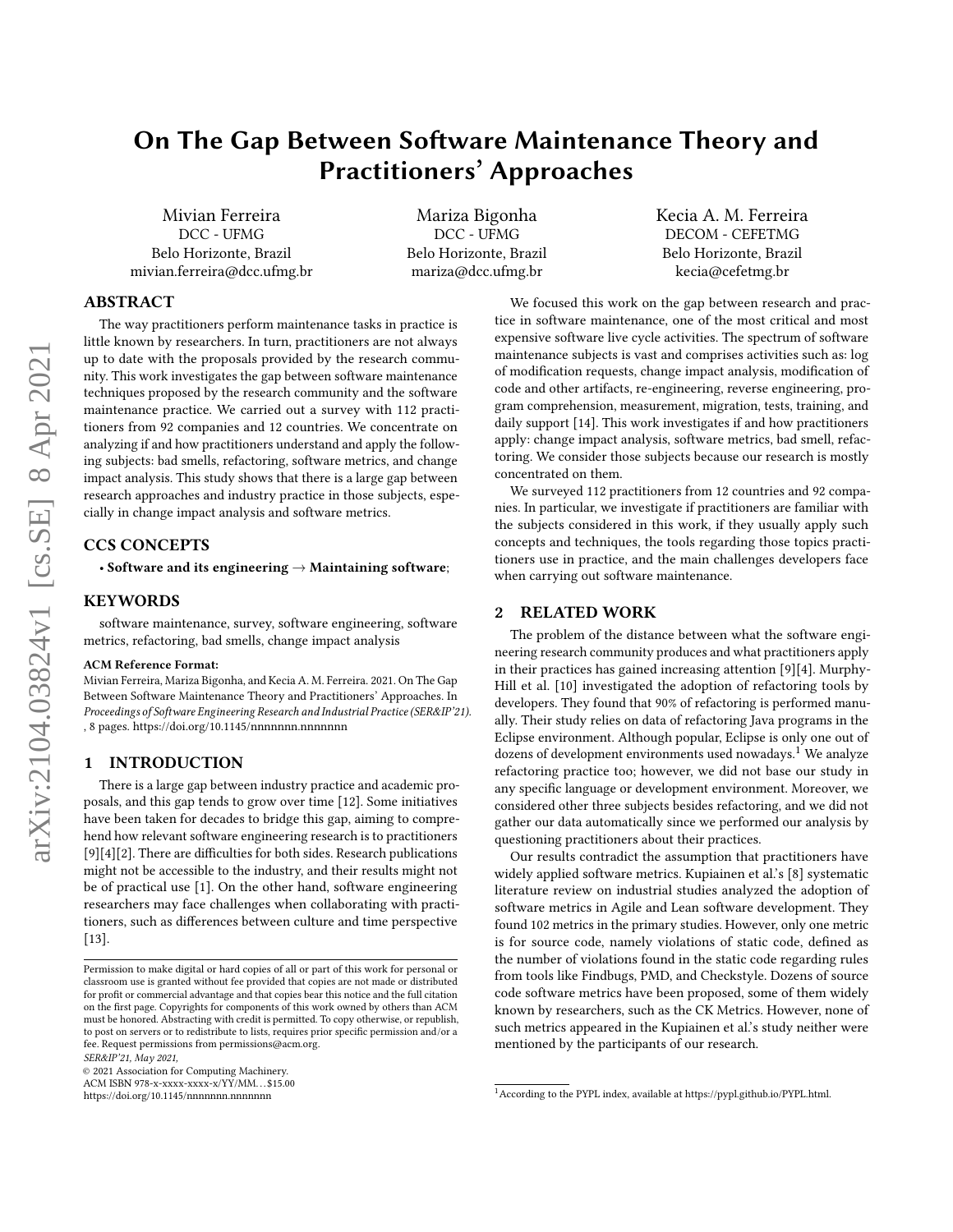Palomba et al. [\[11\]](#page-7-10) investigated the difference between developers' perception and academic concepts of bad smells. Amjed et al. [\[15\]](#page-7-11) investigated bad smells' popularity in Stack Overflow. Both works reached similar conclusions, namely: the academic community might be perceiving bad smell as a problem that is not considered a real problem by developers. The aim and the approach we used are different from those studies since our work investigated if developers know and apply the concept of bad smell. Our results do not contradict the previous ones and empirically show a fundamental reason for the differences in academia and industry perceptions: the bad smell is not a widely known concept among developers.

According to Brodin and Benitti [\[2\]](#page-7-4), over 70% of software developers work with maintenance. However, they point out that it is still a topic little researched. They studied whether practitioners in the industry use the topics about software maintenance taught in undergraduate courses through a survey. They identified that engineering, reverse engineering, software processes, and software measurement are much considered by academia and rarely used in the industry. In the results reported, Brodin and Benitti state that refactoring is the only topic widely studied by academia that practitioners extensively use. Our results are more precise regarding refactoring since we found that practitioners indeed apply a few refactoring techniques. Moreover, our results indicate that change impact analysis is applied by using mainly naive techniques, such as 'search and replace'.

1 All suggestions

# 3 STUDY DESIGN

This section describes the study's design presented in this paper, detailing the following aspects: the research questions, the construction and validation of the questionnaire, the participants' selection, and the method we applied to analyze the data.

#### 3.1 Research Questions

The research questions aim to elucidate if and how some of the main concepts and techniques proposed by the research community for software maintenance are applied. This section presents the research questions and how we analyzed the data to answer them.

RQ1. Are developers familiar with the concepts of software metrics, bad smells, refactoring, and change impact analysis?

To answer this question, we calculated the percentage of the participants who answered 'yes' to the questions related to familiarity (Rows 2, 7, 12, and 16 of Table [1\)](#page-2-0). We used a yes/no question to split the respondents into two distinct groups [\[3\]](#page-7-12), once we want to know if (not how) the respondent is familiar with the concepts.

#### RQ2.Do practitioners apply software metrics, refactoring, bad smells, and change impact analysis in practice?

To answer this research question, we calculated the percentage of the participants who answered 'yes' to the questions described in Rows 4, 8, 13, and 17 of Table [1.](#page-2-0) For the same reasons mentioned in RQ1, we also chose to use a yes/no question in this case.

RQ3. Which are the tools most used by practitioners in software maintenance?

In this research question, we aim to identify which tools are used to support the studied topic's activities. The participants answered the questions associated with RQ3 in a text field. To analyze the data, we read all the answers and tabulated the tools described by the participants.

RQ4. How do practitioners perform change impact analysis?

With this research question, we investigate if and how practitioners analyze the impact of changes they need to perform in software systems. To answer this question, we summarized and reported the answers to the question described in Row 18 of Table [1.](#page-2-0)

RQ5. Which metrics, refactoring techniques, and bad smells practitioners apply in their activities?

To answer this research question, we read all the answers given to the questions described in Rows 5, 9, and 14 of Table [1](#page-2-0) and summarized the data.

RQ6. What are the biggest challenges faced by practitioners when carrying out software maintenance?

To investigate this research question, two authors of this work tabulated and labelled, separately, the answers to the question shown in the first row of Table [1.](#page-2-0) In the presence of different labels for the same answers, these two authors opted for the final label by a consensus between them.

#### 3.2 Questionnaire Construction

We based the questionnaire on the guideline of Kitchenham and Pfleeger [\[7\]](#page-7-13). It is composed of seven sections described as follows. Table [1](#page-2-0) shows the survey questions and answers options.

Term of consent introduced the study's purpose to the participants and requested their endorsement to use the data collected and participants' anonymity assurance.

Participants' characterization. Collect data about the participants' professional lives: (i) name and country of the company where they work; (ii) the position held in the company; (iii) academic background; (iv) years of professional experience; (v) programming languages currently used in their jobs; and (vi) the methodology used in their company's software development process.

Challenges to perform software maintenance. This section contains only one question in which we requested the participants to describe the main challenges and difficulties they face to perform maintenance activities.

Metrics. In this section, we asked the participants if they are familiar with metrics; and consider them useful. We also asked if they use metrics to measure the code quality, the tools they use to do it, and the most common metrics they apply.

Refactoring. About refactoring, we asked if the participants are familiar with the term "refactoring" and if they usually perform code refactoring. We also asked them to name the types of refactoring techniques they apply and their tools to perform such activity.

Bad smells. We asked if the participants are familiar with the term "bad smell", and if they use it to verify the presence of bad smells in the software code. If so, we requested them to list which bad smells they use to search in software systems.

Change impact analysis. We asked the participants: if they notice the need of changing other pieces of code when they carry out a specific change in the code; if they are familiar with the term "change impact analysis"; if they use to search other pieces of code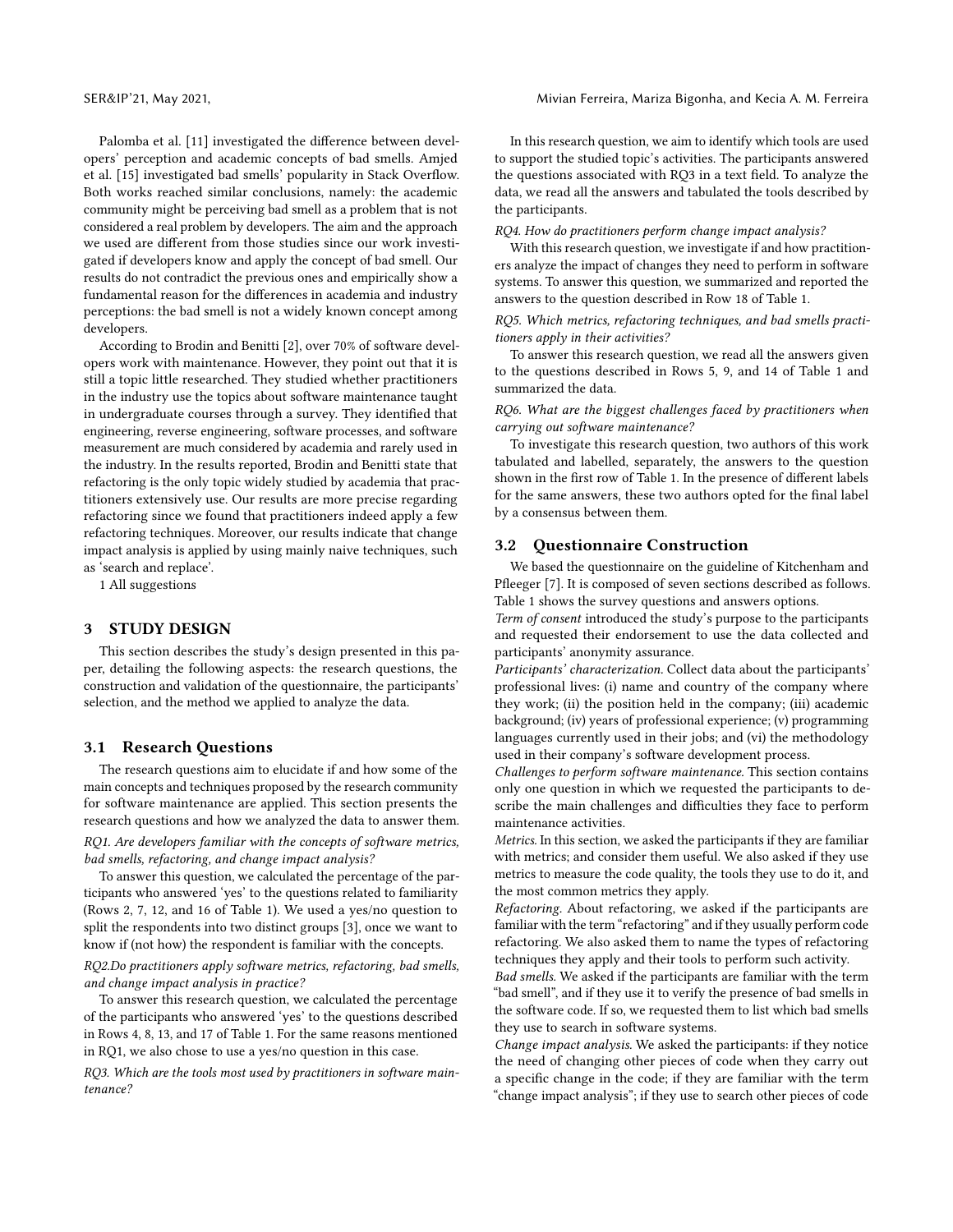<span id="page-2-0"></span>On The Gap Between Software Maintenance Theory and Practitioners' Approaches SER&IP'21, May 2021,

| Subject                                  | Question                                                                                                                                                                                                    | <b>Reply Options</b>                                                                                                                                                                                                                                                                                                             |
|------------------------------------------|-------------------------------------------------------------------------------------------------------------------------------------------------------------------------------------------------------------|----------------------------------------------------------------------------------------------------------------------------------------------------------------------------------------------------------------------------------------------------------------------------------------------------------------------------------|
| <b>Challenges to Perform Maintenance</b> | Describe the main difficulties you face when performing<br>1<br>maintenance on software.                                                                                                                    | Open Field                                                                                                                                                                                                                                                                                                                       |
|                                          | Are you familiar with software metrics concept?<br>2<br>$\overline{3}$<br>What is your opinion about the use of software metrics<br>to ensure the quality of the source code?                               | Yes or No<br>'Very important', 'Important', 'Little important', 'Unnecessary' or 'I<br>don't have background to give an opinion.'                                                                                                                                                                                                |
| <b>Software Metrics</b>                  | Do you use software metrics to evaluate the quality of<br>$\overline{4}$<br>the source code at your work?                                                                                                   | Yes or No                                                                                                                                                                                                                                                                                                                        |
|                                          | If you use software metrics to evaluate the quality of<br>$\overline{5}$<br>the source code at your work, please name them.                                                                                 | Open Field                                                                                                                                                                                                                                                                                                                       |
|                                          | If you use metrics to evaluate the quality of the source<br>6<br>code at your work, which measurement tool(s) do you<br>use?                                                                                | Open Field                                                                                                                                                                                                                                                                                                                       |
|                                          | Are you familiar with the concept of refactoring?<br>$7\phantom{.0}$                                                                                                                                        | Yes or No                                                                                                                                                                                                                                                                                                                        |
|                                          | Have you ever applied code refactoring at your work?<br>8                                                                                                                                                   | Yes or No                                                                                                                                                                                                                                                                                                                        |
| Refactoring                              | If you have ever used code refactoring at your work,<br>9<br>what kind (s) of refactoring did you use?                                                                                                      | Open Field                                                                                                                                                                                                                                                                                                                       |
|                                          | If you have ever used code refactoring at your work,<br>10<br>have you used a tool for this?                                                                                                                | Yes or No                                                                                                                                                                                                                                                                                                                        |
|                                          | If you have ever used code refactoring at your work and<br>11<br>have used a tool to do so, which tool (s) did you use?                                                                                     | Open Field                                                                                                                                                                                                                                                                                                                       |
|                                          | Are you familiar with the concept of bad smell?<br>12                                                                                                                                                       | Yes or No                                                                                                                                                                                                                                                                                                                        |
| <b>Bad Smell</b>                         | 13<br>When developing or maintaining a system at work, do<br>you usually check bad smells in the source code?                                                                                               | Yes or No                                                                                                                                                                                                                                                                                                                        |
|                                          | If you answered 'yes' to the previous question, what<br>14<br>are the bad smells most commonly detected by you?                                                                                             | Open Field                                                                                                                                                                                                                                                                                                                       |
|                                          | Have you ever noticed whether a change performed in<br>15<br>a software system by you had caused the need to make<br>other changes not initially foreseen?                                                  | 'Never', 'Few times', 'Oftentimes' or 'Always'                                                                                                                                                                                                                                                                                   |
|                                          | Are you familiar with the term "Change Impact Analysis<br>16<br>"?                                                                                                                                          | Yes or No                                                                                                                                                                                                                                                                                                                        |
| <b>Change Impact</b>                     | When correcting a bug (error or failure), performing a<br>17<br>change or creating a new functionality in the system,<br>do you usually analyze the impact of the change in the<br>rest of software system? | Yes or No                                                                                                                                                                                                                                                                                                                        |
|                                          | What kind of technique do you apply to analyze parts<br>18<br>of the software that need to be modified?                                                                                                     | 'I explore the code manually and intuitively, not always with prior<br>knowledge about it.', 'I explore the code manually guided by the prior<br>knowledge I have about it.', 'I use a tool for this.', or 'I do not analyze all<br>the parts that need to be modified, I make the modifications as I identify<br>the problems.' |
|                                          | If you use a tool to analyze which parts of the software<br>19<br>need to be modified, please name them.                                                                                                    | Open Field                                                                                                                                                                                                                                                                                                                       |

#### Table 1: Questions and response options of the questionnaire.

that need to be modified when they make a change in the code; what kinds of techniques they use to perform such analysis; and, finally, if they use any tool to perform change impact analysis.

3.2.1 Validation of the Questionnaire. Before sending the questionnaire to the participants, we made a pilot survey to test the questionnaire and identify improvement needs. For this purpose, we sent the questionnaire to two developers from different companies. We identified the following primary need for improvements from the first version. (1) Observing the answers, we notice that the questions we asked before the section "Challenges to Perform Software Maintenance"may had influenced the participants' answers about the main challenges they face in software maintenance. Probably, this happens because we asked about refactoring, dependency analysis, bad smells, and metrics before that section, which may have induced the participants to include problems related to such subjects in their answers. We then decided to put the Section 'Challenges to Perform Software Maintenance' as the first one in the questionnaire. (2) We reformulated the answer options that

involve ranges: number of employees and years of professional experience. (3) We divided some long questions into two or more to be more precise and improve the data analysis.

We sent the second version of the questionnaire with such improvements to eight developers in a second round. We made a previous analysis of the responses to ensure that the questionnaire was more precise and able to gather the information we need. Then, we sent the survey to the other participants.

# 3.3 Participants Selection

We invited practitioners to answer the survey in two ways: directly and indirectly. Some participants were contacted directly via email, LinkedIn, and Facebook and were chosen by convenience since the authors had their contact. To motivate the practitioners to answer the questionnaire, we chose to send a particular message to each participant explaining the survey's aim and inviting him/her to participate in the research. In this message, we asked them to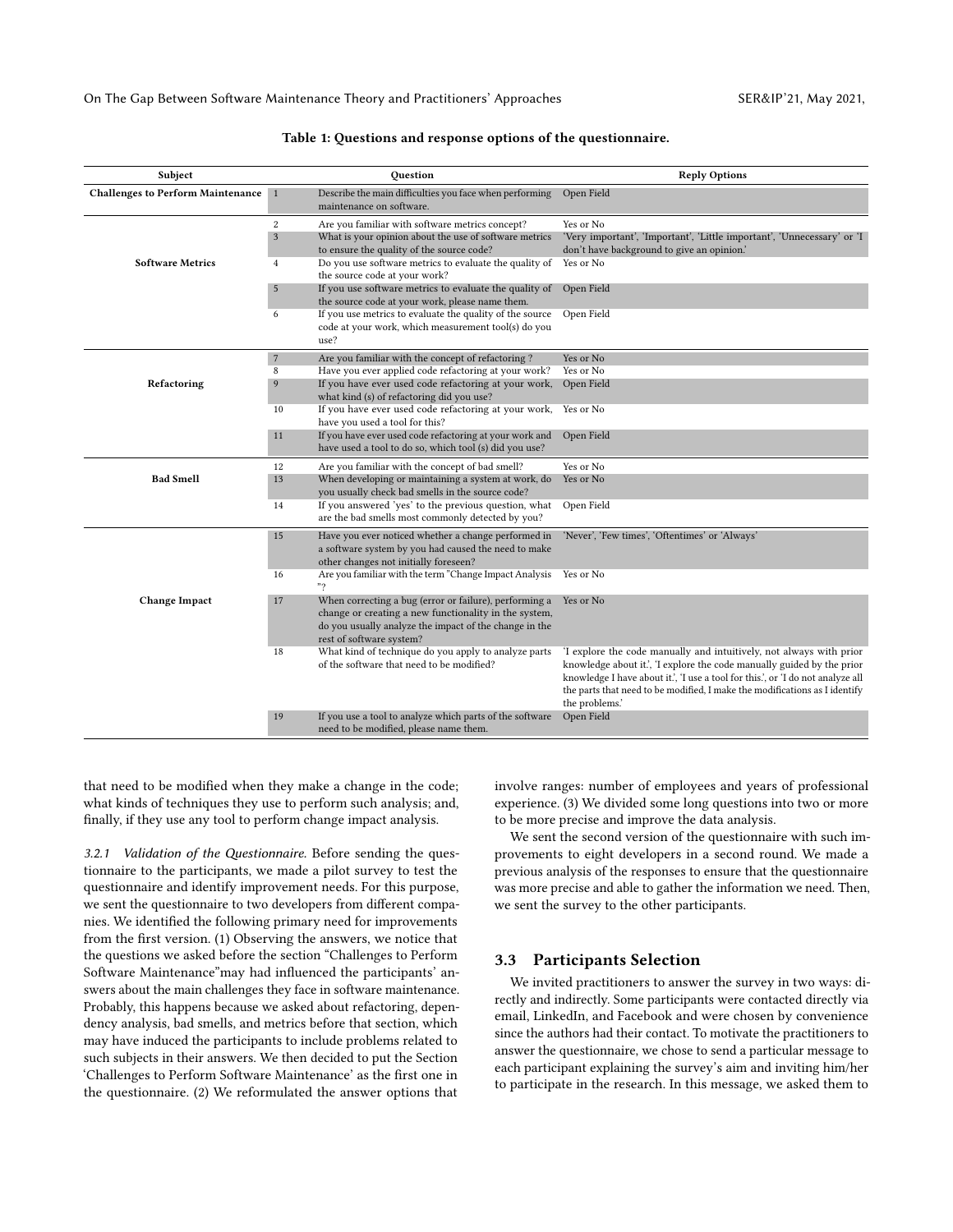forward the email to other colleagues, aiming to invite more participants. We also published the questionnaire in our social networks and specialized IT mailing lists.

We received 112 responses. We directly contacted 204 practitioners; out of this amount, 77 answered the questionnaire, achieving a response rate of 37.8%. We reached the remaining 35 practitioners that answered the questionnaire indirectly. As we aimed to have a global assessment of practitioners' perceptions and practices worldwide, we tried to contact professionals from different countries and many companies. The practitioners that answered the questionnaire are from 92 companies and 12 countries.

### PARTICIPANTS CHARACTERIZATION

This section describes the characteristics of the participants.

<span id="page-3-0"></span>

#### Figure 1: Distribution of participants' academic background.

Academic Background. The participants with an undergraduate degree, certificate program, or a master's degree correspond to 95.5% of the sample, as shown in Figure [1.](#page-3-0) Only 4.5% of the participants are high school graduates, technicians, or have a Ph.D. degree, which indicates that the practitioners have a high level of formal education, i.e., they had access to Computer Science's theoretical aspects.

<span id="page-3-1"></span>

Figure 2: Distribution of participants' professional experience.

Professional Experience. Most participants, 63.4%, have between two and ten years of professional experience, and 25.9% of the participants are experienced professionals; they have more than ten years

of career. Junior practitioners are 10.7% of the participants. Figure [2](#page-3-1) shows the distribution of these data. Therefore, most participants (89%) have much practical experience and are likely to know well real software engineering scenarios.

Programming Languages. The programming languages used by the participants are Java, C#, C++, Python, JavaScript, PHP, Scala, Kotlin, TypeScript, ShellScript, Delphi, Swift, Objective C, Golang (Go), Groovy, Pearl, Dart, Ruby, Visual FoxPro, VB.NET, and ASP.NET. Methodologies. Agile methodologies are the most widely used by developers - being Scrum and XP the most cited of them. Only one participant informed the company uses a Waterfall process. Companies' Sectors. 71% of the companies are from the IT area. The other companies are in the following areas: trade, financial, bank,

industry, marketing, health, education, and government. Companies' Characterization. Among the participants, 69.7% work in medium-sized or large companies, and 30.3% work in micro and small companies. Figure [3](#page-3-2) presents the distribution of the participants' companies size by the number of employees.

<span id="page-3-2"></span>

Figure 3: Distribution of participants' companies size by the number of employees.

#### 5 RESULTS

This section presents the data analysis and the answers to the research questions.

# RQ1. Are developers familiar with the concepts of software metrics, bad smells, refactoring, and change impact analysis?

To answer this question, we considered the number of participants who declared to be familiar with the subjects investigated in this paper. Figure [4](#page-4-0) shows the percentage of participants who answered 'yes' to the questions regarding the familiarity with software metrics, refactoring, bad smells, and change impact analysis, respectively (see Rows 2, 7, 12, and 16 of Table [1\)](#page-2-0).

Refactoring is the most popular subject among the participants; 94.6% of them claim to be familiar with refactoring. Metrics is the second most popular subject; 68.8% of the participants are familiar with it. Bad Smell is a term known by 60.7% of the participants. Change Impact Analysis is the least familiar term to the practitioners who answered the survey, 43.2%, stated they are familiar with this concept.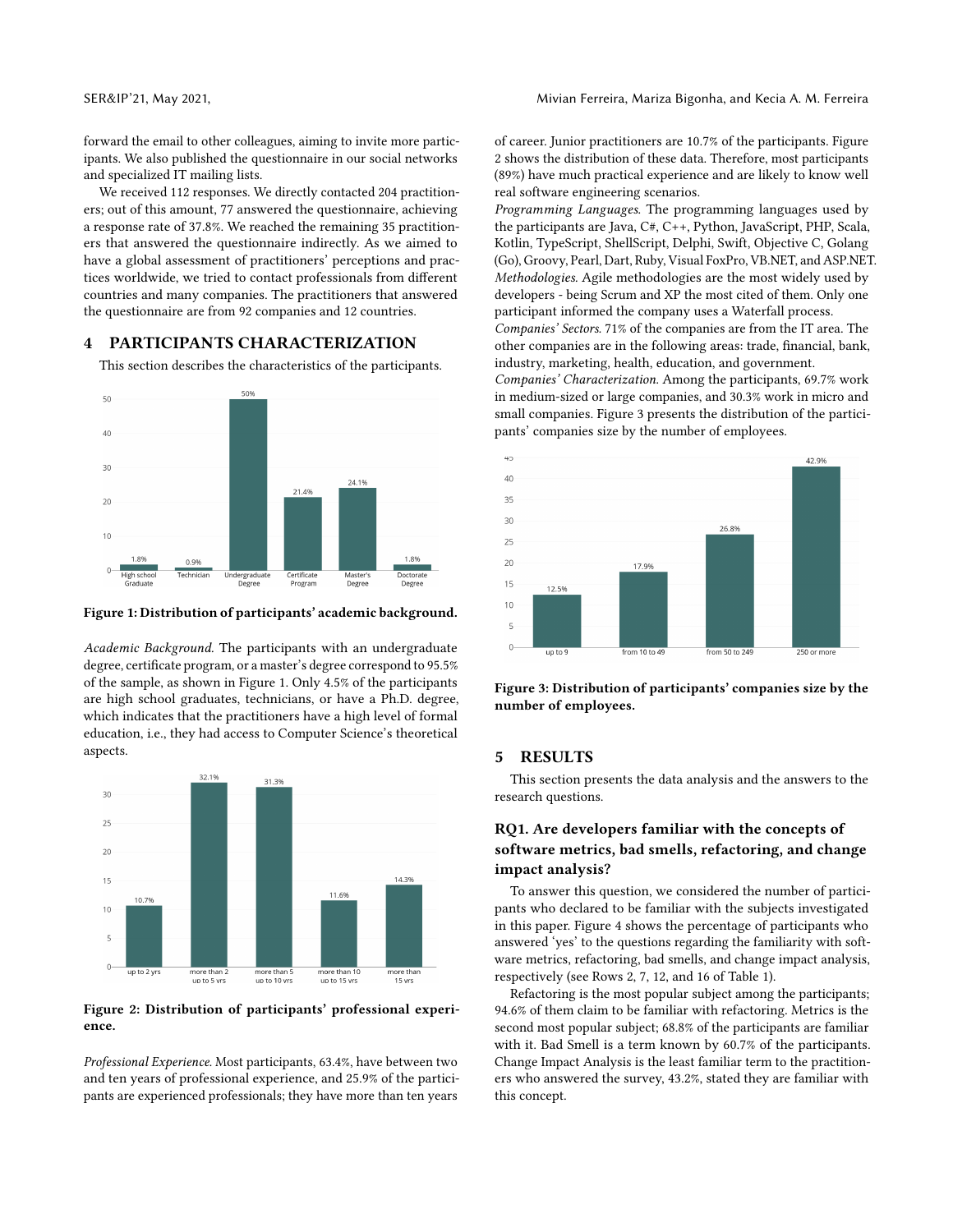On The Gap Between Software Maintenance Theory and Practitioners' Approaches SER&IP'21, May 2021,

<span id="page-4-0"></span>

Figure 4: Percentage of participants who declare to be familiar to the subjects.

# RQ2. Do practitioners apply software metrics, refactoring, bad smells, and change impact analysis in practice?

To answer RQ2, we calculated the number of participants that answered 'yes' to the questions regarding the practical application of metrics, refactoring, bad smells, and change impact analysis (Rows 4, 8, 13, and 17 of Table [1\)](#page-2-0). Figure [5](#page-4-1) shows the results.

<span id="page-4-1"></span>

### Figure 5: Percentage of participants who declared to apply refactoring, software metrics, bad smell, and change impact analysis.

Change impact analysis is the technique most applied by practitioners, 91.1% of the participants affirmed that they perform some extent of change impact analysis when making software code modifications. It is important to note that only 43,2% informed they are familiar with the concept of "change impact analysis". We intentionally used the term "change impact analysis", which is commonly used in academia, when asking if the participant is familiar or not with the concept. However, we did not use this term in the other questions about performing change impact analysis. We constructed the questionnaire in such a way because, in this specific case, we assumed that even not knowing the terminology used by researchers, the participants may use any change impact analysis in practice. This result shows that the industry did not well adopt the researchers' jargon on this topic.

Refactoring is the concept that the participants are most familiar with (94%). Besides, 79.5% of the participants perform code refactoring. Bad smell is a more balanced concept in terms of theoretical knowledge and practice: 60.7% declared to know the concept of bad

smell, and 52.7% of the participants affirmed to verify bad smells in software code.

Software metrics are the second most popular concept (68,8%). Nevertheless, it is the least applied one. Only 33% of the participants declared to use software metrics. However, 68.8% of the participants consider software metrics essential or very important, contrasting with 9.8% who believe that it is of little importance; 21.4% informed they do not have the background to manifest their opinion about such subject. These results suggest that when knowing the concept of software metrics, the practitioner is likely to consider their application important but not always actually apply it.

# RQ3. Which are the tools most used by practitioners in software maintenance?

We asked participants whether they use tools to collect metrics, perform refactoring, and change impact analysis. In the sequence, we present the results for each of the subjects covered.

<span id="page-4-2"></span>

Figure 6: Tools most used by practitioners to collect metrics.

Software Metrics. Only 33% of the participants affirmed to use a software measurement tool. The participants pointed out 62 tools. Figure [6](#page-4-2) shows the citation percentage of the most used tools. Sonar-Qube is the most used tool; 32.8% of practitioners used this platform to collect metrics. About 6.6% of the participants cited ESLint and Jira, and 3.3% of practitioners pointed out CodeFactor, Excel, Find-Bugs, and NewRelic. Practitioners mentioned other tools just once.

<span id="page-4-3"></span>

Figure 7: Tools most used by practitioners to perform refactoring.

Refactoring. Only 36.6% of the participants declared they use tools to perform refactoring. They mentioned 68 tools. It is worthwhile to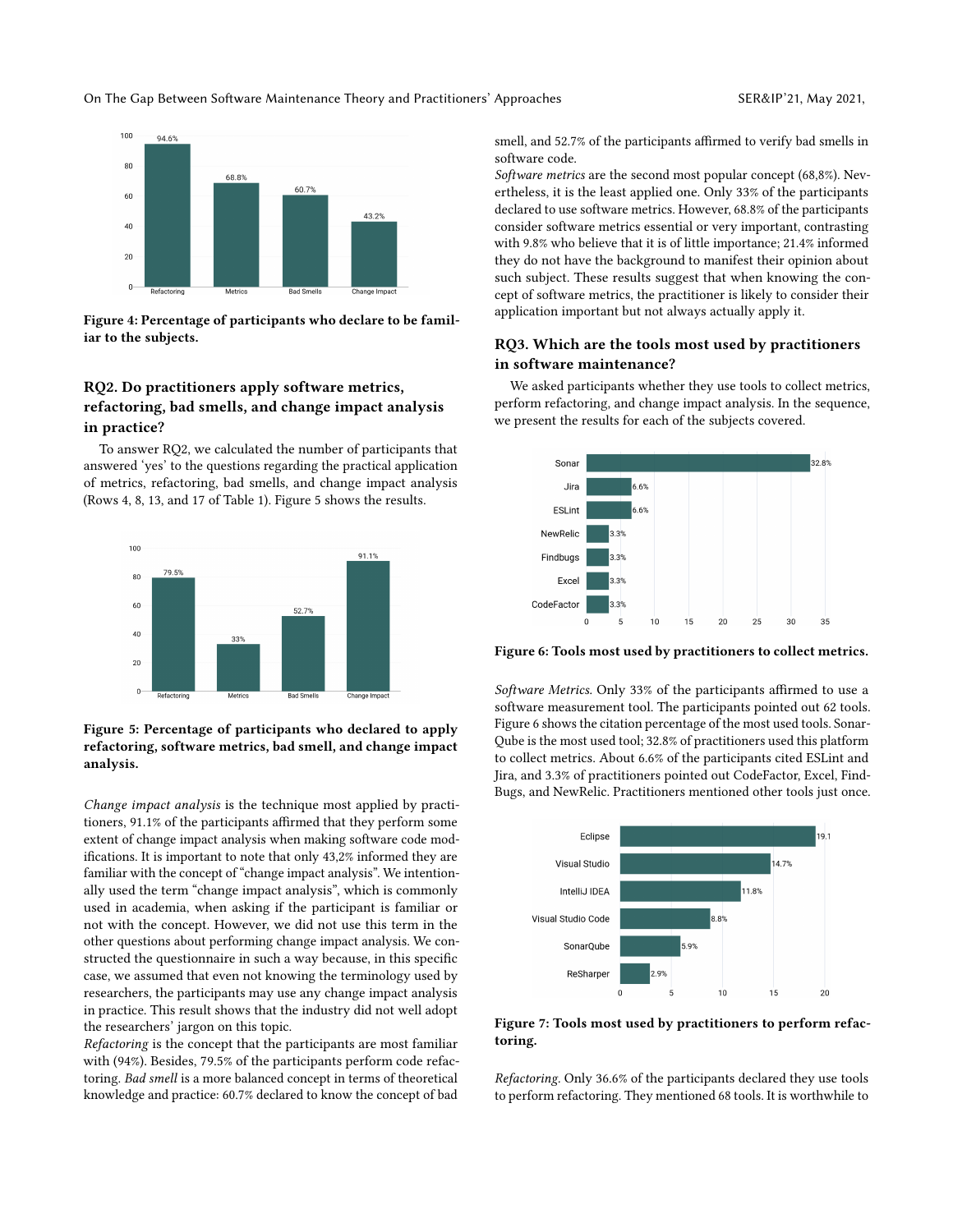notice that 79.5% of the participants perform refactoring. Therefore, we may assume that they perform refactoring manually. Figure [7](#page-4-3) shows the distribution of the citations of the tools. The most commonly used tools for refactoring are the IDE Visual Studio  $(37.2\%)$ , Eclipse  $(30.2\%)$ , and IntelliJ IDEA  $(11.8\%)$ , or an extension of an IDE, such as ReSharper (4.7%), an extension of the Visual Studio platform. 9.3% of the participants use SonarQube to perform code refactoring. Participants mentioned the other tools just once.

Change Impact Analysis. The participants pointed out 13 tools they use to perform this task. Figure [8](#page-5-0) shows the percentage of the most used tool of change impact analysis. In this case, IDE is also the most cited tool: Eclipse, IntelliJ IDEA, and Visual Studio. It is essential to mention that 14.3% of the participants mentioned preferring text search ("search and replace") to perform change impact analysis, and this was the second most cited approach. However, none of them is a specific tool for change impact analysis.

<span id="page-5-0"></span>

Figure 8: Tools most used by practitioners to perform change impact analysis.

# RQ4. How do practitioners perform change impact analysis?

In this research question, we investigate whether and how practitioners perform change impact analysis. Figure [9](#page-5-1) shows the rank of the participants' answers.

<span id="page-5-1"></span>

# Figure 9: How practitioners perform change and impact analysis.

Most of the participants, 46.4%, informed that they analyze parts of the code that need to be modified by exploring the code manually and intuitively, guided by prior knowledge about the software source code. Another significant part of the participants, 32.1%, declared that they explore the code manually and intuitively, not always based on prior knowledge about the system. Only 10.7% of the participants pointed out the use of tools to assist in change impact analysis. A small part of the participants, 5.4%, declared that they do not analyze all the elements that need to be modified and make the modifications as they identify the problems. Other ways of performing change impact analysis correspond to 3.6% of the responses.

# RQ5. Which metrics, refactoring techniques, and bad smells practitioners apply in their activities?

We asked the participants to point out the most common software metrics they use, the commonly refactoring techniques performed by them, and the bad smells they use to consider.

Refactoring. The most common refactoring techniques applied by the participants are: Extract Method (21.43%), Rename Method (13.39%), and Extract Class (12.5%).

Metrics. The analysis of RQ1 - Are developers familiar with the concepts of software metrics, bad smells, refactoring, and change impact analysis? - showed that software metrics is the second well-known subject. However, the participants just pointed out a few software metrics. The most cited terms regarding software metrics were: Number of Bugs (9.9%); Test Coverage (8.91%); and Cyclomatic Complexity (7.92%). In the last decades the literature proposed many software metrics. Nevertheless, the results of this survey show that they have not been widely applied in the industry. In particular, we noticed that practitioners do not mention the widely known software metrics in academia, such as those proposed by Chidamber and Kemerer [\[5\]](#page-7-14).

Bad Smell. The most cited bad smells were Duplicate Code (23.21%), Long Method (19.64%), and Long Class (9.82%). This result indicates that developers' mainly assess code structure quality by means of code duplication, method size, and class size.

# RQ6. What are the biggest challenges faced by practitioners when carrying out software maintenance?

We asked the participants to write in an open text field, which are the main difficulties they face when performing maintenance on the software systems. The participants indicated several challenges in software maintenance. We reported them in Figure [10.](#page-6-0)

Lack of documentation is the most cited problem; 22.3% of the participants have this perception. In general, they described that this problem is made more critical due to the high turnover, which is very common in IT companies.

Lack of standard for software development, is cited by 18.8% of the participants and is the second biggest challenge. The participants mentioned that the companies' development patterns are not always followed by developers, making the code difficult to understand and change.

Legacy system is cited by 18% of the participants as a challenge in software maintenance. In this context, the participants refer to the legacy system as "long-standing codes in which several people have already worked".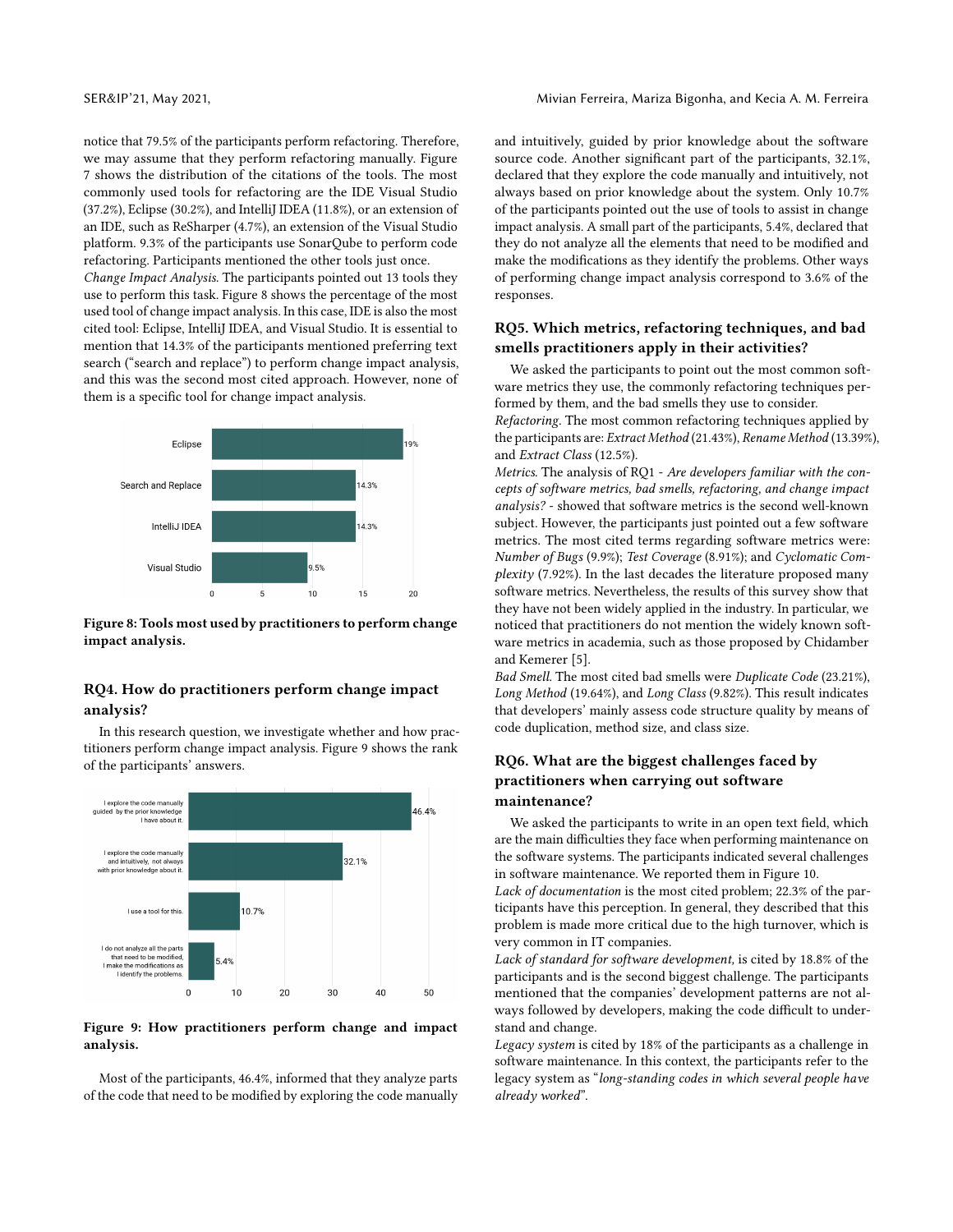<span id="page-6-0"></span>

#### Figure 10: Most important challenges faced by developers in software maintenance.

Bad coding practices are cited by 17% of the participants. According to the participants, this problem mainly involves low code readability, poorly structured functions, replicated methods in various parts of the code, and non-explanatory comments.

Time is also mentioned (12.5%). The participants' main issues are the short deadlines for performing maintenance-related activities and little time to understand the code and implement the change. Lack of automated testing (8.9%), difficulty in Replicating Bugs (3.6%), and Low Code Testability (2.7%) are also challenges raised by the participants. The participants described that the absence of unit, regression, and integration tests negatively affects software code regarding automated testing. The participants associate the difficulty in code testability with the maintenance of monolithic and poorly structured systems.

Estimating change impact is pointed out as a challenge by 5.4% of the participants. According to them, not knowing how a change in the code will impact the software system raises the system's "fear" of side effects.

Lack of business knowledge (2.7%) and Communication problems (1.8%) also appeared as challenges for software maintenance. The participants reported that when the customer does not have a solid knowledge of the business, they demand more system changes. Practitioners also pointed out that the problems of communication with customers and coworkers negatively impact software maintenance.

# 6 DISCUSSION

The results of this study lead to some insights, which we discuss in this section.

Software metrics are not fully applied in practice. The source code software metrics mostly considered in the literature, are not applied in practice. Some possible causes for that should be investigated: lack of proper tools, lack of thresholds for the metrics, lack of knowledge of the source code metrics by developers, or the metrics proposed in the literature are not of practical use. The most used metrics are the number of bugs, test coverage, and cyclomatic complexity.

Refactoring is a popular concept, but only the simple refactoring techniques. The refactoring techniques performed in practice are simple and provided by IDE: Extract Method, Rename Class, and Extract Class. It is essential to note that 93.7% of participants indicated that their companies use agile methodologies or a mix of agile methodologies. Among those methodologies, the participants indicated XP (eXtreme Programming), refactoring as the primary practice. Therefore, the popularity of the agile methodologies might be the cause of the popularity of refactoring. Moreover, agile methodologies emerged from the industry and not academia, which may also explain its popularity. It is essential to investigating the reasons why developers do not commonly apply other refactoring types.

The bad smell issue. Although bad smell is known by 60.7% of the respondents, only 52.7% apply the concept in practice. Previous work have pointed out two main possible reasons for that: what is considered as a potential design problem by researchers might not be a real problem in practice; bad smells detection is not of practical use. We add two hypotheses point out by the participants: developers do not apply bad smells because they do not know the concept deeply; lack of proper tools and strategies for bad smell detection.

Change impact analysis is not adequately performed in practice. The results concerning change impact analysis showed that even not knowing the term used in the literature, it is the most applied technique by the practitioners. A possible cause is that change impact analysis is an intrinsic and indispensable activity in software maintenance. Nevertheless, practitioners do not use the proper tools to perform it. Most developers (78.5%) perform change impact analysis manually, guided or not by the previous knowledge they have about the code analyzed, as described in the results. The participants reported they still use inadequate mechanisms such as "search and replace" to perform change impact analysis. Additionally, the participants pointed out change impact analysis as a significant challenge in software maintenance. These results indicate the need for proper techniques to aid change impact analysis.

Difficulties source code maintenance. The main challenges in performing code maintenance are lack of documentation, lack of standard software development, legacy systems, and bad coding practices. The research community well knows such problems. However, this result indicates that the proposed solutions for such problems were not enough to overcome such challenges in practice despite the effort made to solve them.

Challenges for academia and industry. The results indicate that the gap between academia and industry in software maintenance is large. For instance, refactoring and bad smell are related concepts first published in 1999 [\[6\]](#page-7-15). The knowledge of refactoring has spread, but the knowledge of bad smell has not. Moreover, practitioners know only simple refactoring techniques. Object-oriented software metrics have been discussed since the early '90s but were not adopted by the practitioners, although they consider software measurement necessary. Change impact analysis is an intrinsic and challenging task of software maintenance and has been studied by researchers. However, the industry does not apply any efficient